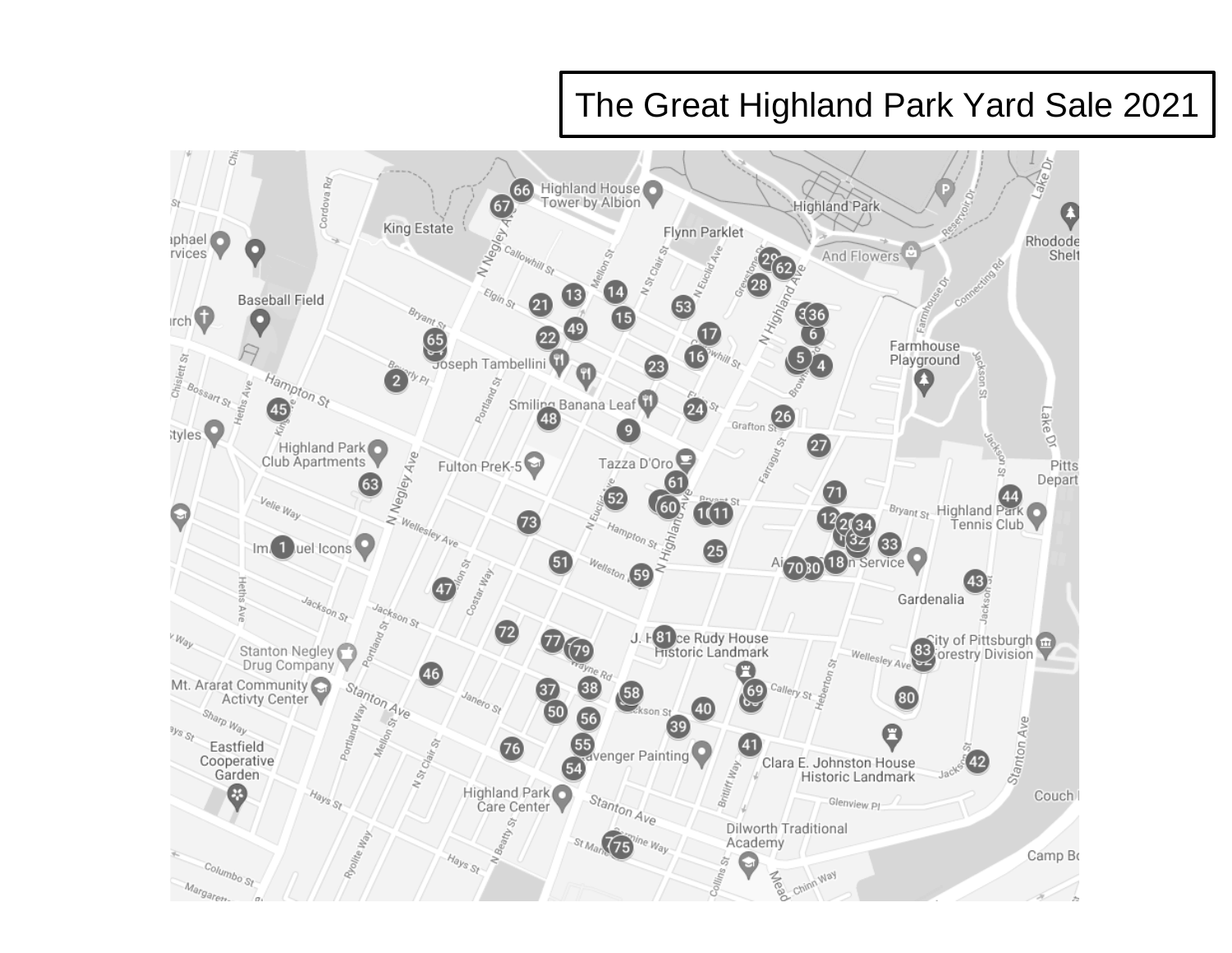

| ID           | Address                | Items for Sale                                                                                                                                                                    |
|--------------|------------------------|-----------------------------------------------------------------------------------------------------------------------------------------------------------------------------------|
| 1            | 5520 Avondale Place    | Framed photos, mugs, jewelry, clothes, etc                                                                                                                                        |
|              |                        | Eureka family tent, antique Stromberg Carlson, radio/turntable console, vintage enamel cabinet, room divider, lamps,                                                              |
| $\mathbf{2}$ | 5544 Beverly Place     | bedside tables, vintage trays, bike gear, books, art prints, dog ramp, new cookware, vintage clothing, handbags                                                                   |
| 3            | 1415 Browning Road     | Antiques, furniture, dishes, DR chairs, housewares, china                                                                                                                         |
| 4            | 1418 Browning Road     | Kid toys and clothes (5-7 yo), Adult clothing, books, household goods, plenty of buy-nothing free items as well!                                                                  |
| 5            | 1419 Browning Road     | Bassinet and high chair, baby swing, strollers, baby toys, toddler girl and baby boy clothes, and much more!                                                                      |
| 6            | 1437 Browning Road     | House wares, furniture, dressers, games, toys and more!                                                                                                                           |
| 7            | 5928 Bryant Court      | Home goods, pottery, books; children's clothing/books/toys                                                                                                                        |
|              |                        | Kids and adult clothing, kids and adult shoes, baseball cleats, sports gear, coats, toddler toys, books, housewares,                                                              |
| 8            | 5928 Bryant Court      | furniture, and more.                                                                                                                                                              |
| 9            | 5824 Bryant Street     | Household items                                                                                                                                                                   |
| 10           | 6012 Bryant Street     | Kids stuff, toys, clothes, shoes, books, household stuff,                                                                                                                         |
| 11           | 6016 Bryant Street     | Clothing (adult and boys), Shoes, Snow boots, Boys ski helmet, Housewares, Bikes, Books                                                                                           |
| 12           | 6104 Bryant Street     | Household items, home decor, vintage items                                                                                                                                        |
|              |                        | Kids Stuff, tools, home/kitchen goods, pilates machine, ping pong table, furniture, in prep for our downsizing, so much                                                           |
| 13           | 5654 Callowhill Street | stuff!!                                                                                                                                                                           |
| 14           | 5707 Callowhill Street | Kids items, dishes, small appliances, other misc. household items.                                                                                                                |
| 15           | 5718 Callowhill Street | TV, Fair Trade "seconds" (ceramics, luminaries, balsa ornaments) from Flatboat Fair Traders                                                                                       |
| 16           | 5910 Callowhill Street |                                                                                                                                                                                   |
|              |                        | Electronics (DVD player, stereo equipment), furniture (lamps, side tables, shelves, light fixtures), kitchen items, artwork                                                       |
| 17           | 5913 Callowhill Street | and so much more!                                                                                                                                                                 |
| 18           | 1106 De Victor Place   | Kids will have a lemonade stand. Coffee/end tables, train table, toys, household items.                                                                                           |
| 19           | 1124 De Victor Place   | vintage electronics, baby items, books, toys/board games, misc.                                                                                                                   |
|              |                        | Coach handbags & wallets; Vera Bradley; arts & crafts tiles; Williamsburg Xmas; garden pots & ornaments; framed                                                                   |
| 20           | 1130 De Victor Place   | posters; paintings                                                                                                                                                                |
| 21           | 5629 Elgin Street      | Wall hangings, mirrors, dance costumes, and misc. House hold items                                                                                                                |
| 22           | 5636 Elgin Street      | Household goods, furniture, linens, office supplies, shop tools, stained glass (glass, books, tools & equipment), games,<br>trains, books, garden and patio items, and much more. |
|              |                        | THE COOL SALE VINTAGE AND COSTUME JEWELRY!!!!! Collectibles Black memorabilia prints and                                                                                          |
|              |                        | photosFurniture artworkart supplies fabric, metal itemsbuttonsbeads galore too much                                                                                               |
|              |                        | goodness!Look for the BLUE Bottle Trees in the front of the house, we are on the side, corner of Elgin and North                                                                  |
| 23           | 5825 Elgin Street      | Euclid                                                                                                                                                                            |
|              |                        |                                                                                                                                                                                   |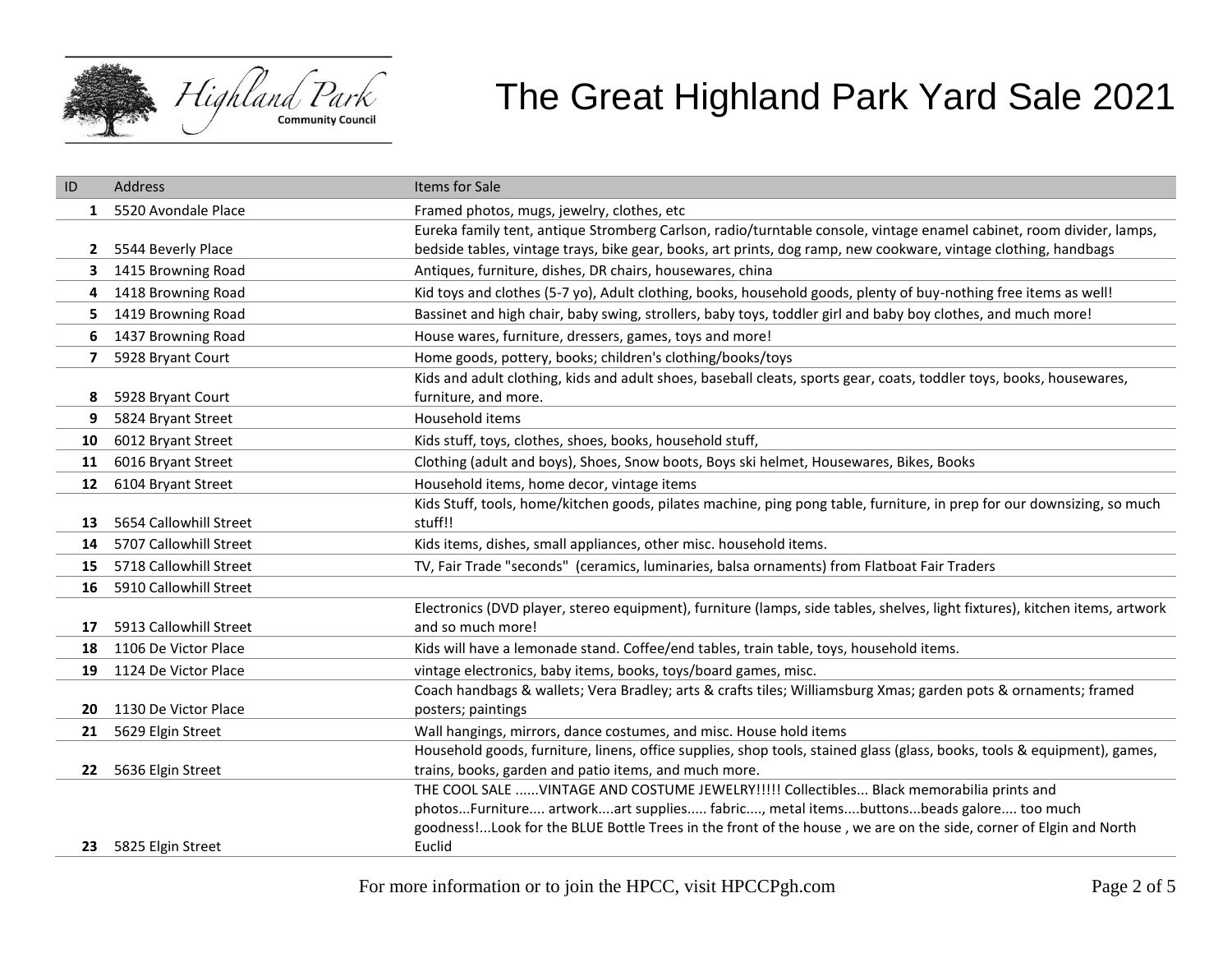

|    |                      | Furniture, electronics, tools, snoblower 27", kitchenware, toys, sinks, faucets, bicycles, jewelry, lamps, stemware, truck                                                                         |
|----|----------------------|----------------------------------------------------------------------------------------------------------------------------------------------------------------------------------------------------|
| 24 | 5926 Elgin Street    | 1999, trailer 8'x5', building materials.                                                                                                                                                           |
| 25 | 1109 Farragut Street | Furniture, household items, 5 gallon glass winemaking jugs                                                                                                                                         |
| 26 | 6035 Grafton Street  | Antiques, pottery, bric-a-brac, textiles, books, kitchenware                                                                                                                                       |
| 27 | 6052 Grafton Street  | Books & various items of interest to kids & teens; Home decor; His/Hers comfort bikes                                                                                                              |
| 28 | 1444 Greystone Drive | Women and Men's Clothing, small household items, vintage CDs and books, small electronics and more!                                                                                                |
| 29 | 1462 Greystone Drive | Lg. dog crate(s), Bikes, 300gal fish tank, xmas decor, clothes, shoes, small kitchen supplies/pots, pans                                                                                           |
| 30 | 6215 Hampton Street  | Kitchen items, clothing, books, toys                                                                                                                                                               |
| 31 | 1117 Heberton Street | Puzzles, toys, dishes, household items, fabric, adult bike.                                                                                                                                        |
|    |                      | Pottery, framed photographs & prints, floor lamp, beach chairs, golf bag & clubs, puzzles, books, painted furniture,                                                                               |
| 32 | 1121 Heberton Street | DVDs, xmas décor                                                                                                                                                                                   |
| 33 | 1126 Heberton Street | household items, books                                                                                                                                                                             |
| 34 | 1129 Heberton Street | Clothing, kitchenware, baked goods, food, bikes, antique table, misc.                                                                                                                              |
|    |                      | Sony stereo system, house hold fixtures, pictures, pans ,golf bag♣, tools, youth tricycle, plasma car, wall art,                                                                                   |
| 35 | 110 High Park Place  | lamps, cds, dvd, books, bird feeder, jbl stereo, carpets, stereo tower, and miscellaneous items                                                                                                    |
| 36 | 116 High Park Place  | Household items, furniture, bedding, home decor items, glassware, home improvement items-plumbing, electrical, etc                                                                                 |
| 37 | 5814 Jackson Street  | Antiques, decorative objects, original prints and posters, records, and tons more from a long time collector.                                                                                      |
|    |                      | purses, Vera Bradley, electronics, Sony turntable, Bose speakers, children's clothes and toys, household items, kitchen                                                                            |
| 38 | 5865 Jackson Street  | items, train set, Christmas ornaments                                                                                                                                                              |
| 39 | 6038 Jackson Street  | Lighting, season décor, photo equipment, artwork, collectibles, folding wheelchair, projection screen                                                                                              |
| 40 | 6049 Jackson Street  | Gazelle Edge exerciser, kitchen appliances, tools, costume jewelry, purses, cameras, dishes, collectables, etc.                                                                                    |
| 41 | 6118 Jackson Street  | Various construction materials, personal items, miscellaneous household items                                                                                                                      |
| 42 | 6406 Jackson Street  | Lots of household items, small appliances, linens, lamps, games, mens & womens clothing & shoes                                                                                                    |
|    |                      | Brand new kids items (multiples of each): "The Shrunks" toddler sleeping bags, play tents, toddler pillows, inflatable air                                                                         |
|    |                      | cushion seats, mini trampolines, Used items: Pack & play, high chair, books (Wimpy Kids Series, 39 Clues), 20" pink                                                                                |
| 43 | 6513 Jackson Street  | Specialized bike, games, toys, space heater. Framed Vintage Grand Prix artwork.<br>household items, books, art work, clothing, furniture, percentage of proceeds will be donated to The Pittsburgh |
| 44 | 6616 Jackson Street  | Promise                                                                                                                                                                                            |
|    |                      | Marketed to girls clothing and shoes toddler to size 6 (fill a bag for \$20), miscellaneous house hold items, kid's                                                                                |
| 45 | 1035 King Ave        | lemonade stand, Cash/Venmo accepted                                                                                                                                                                |
| 46 | 822 Mellon Street    | Baby items, clothes, and toys; Women's and Men's clothes, Household items and decor                                                                                                                |
| 47 | 923 Mellon Street    | Baby/toddler gear and general housewares                                                                                                                                                           |
| 48 | 1134 Mellon Street   | Art, books, Birc-a-brac, Some furniture, Rock and gemstone, Collectibles, Clothing, and other cool stuff!                                                                                          |
| 49 | 1314 Mellon Street   | All kinds of things from \$1 or LESS! Bring your change!                                                                                                                                           |
|    |                      |                                                                                                                                                                                                    |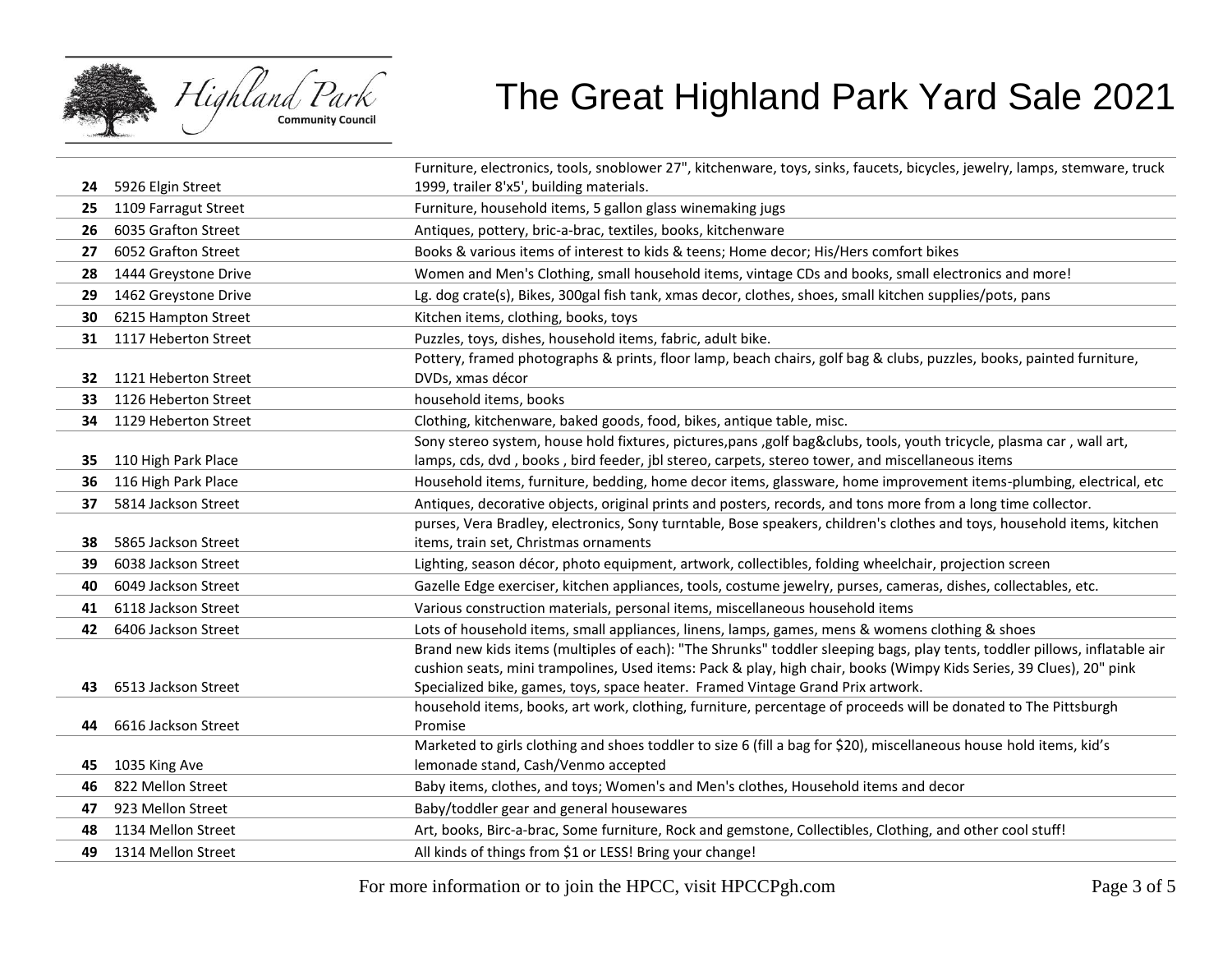

| 50 | 820 N Beatty Street #2        | Women's clothing, accessories, furniture (tables, shelves, chairs, etc.), kitchen items, miscellaneous, and more!                         |
|----|-------------------------------|-------------------------------------------------------------------------------------------------------------------------------------------|
|    |                               | Coca cola button sign, Tonka car carrier (1962), roof racks 4 van, 15' round above ground swimming pool, all parts                        |
|    |                               | included, HO Scale train stuff, many hand tools, wood step ladders, 40 street signs, 50 wood windows, 10' aluminum                        |
| 51 | 1011 N Euclid Avenue          | brake, light fixtures, antique high chair, wooden boxes/trunks, ice cream parlor iron chairs                                              |
| 52 | 1112 N Euclid Avenue          | baby toddler things; random fabulous furniture; other home goods.                                                                         |
|    |                               | Moving sale. ALL items EXC cond. IKEA Corner Wardrobe. KITCHEN: NESPRESSO ☆ CUISINART ☆ INSTAPOT ☆ Nice                                   |
|    |                               | housewares/colorful outdoor furniture/pet playpen-carriers. Massive BOOK SALE/new titles/all ages. Older stereo                           |
| 53 | 1413 N Euclid Avenue          | components.                                                                                                                               |
|    |                               | Household items; vintage wooden and plastic Coca Cola crates and bottles; men's wool sport coats; Canari cycling                          |
|    |                               | jackets; storage bins; hp Deskjet and other office items; lots of vintage items, collectibles, and items for repurposing.                 |
| 54 | 807 N Highland Avenue         | All priced to sell.<br>BOOKS BOOKS BOOKS, Golf Balls, Tennis Hopper (brand new), Handcrafted jewelry, framed photos by local artist (me), |
| 55 | 821 N Highland Avenue         | Photo note cards, much more.                                                                                                              |
| 56 | 837 N Highland Avenue         | Antique Furniture, paintings, jewelry, glass china toys, books clothing                                                                   |
| 57 | 900 N Highland Avenue         | Fabric, yarn, miscellaneous craft items, housewares, books                                                                                |
| 58 | 912 N Highland Avenue         | Antiques, kids toys, household, clothing, books, puzzles and more.                                                                        |
| 59 | 1019 N Highland Avenue        | Misc. household items                                                                                                                     |
| 60 | 1119 N Highland Avenue        | Household goods, glassware, Corning ware,                                                                                                 |
| 61 | 1121 N Highland Avenue        | children's and adult clothing, toys, household items, books, a lot of free items                                                          |
|    |                               | A little bit of everything! Baby items (strollers!), household items, air conditioner, smaller furniture, priced to go and                |
| 62 | 1463 N Highland Avenue        | become your new treasure!                                                                                                                 |
| 63 | 1011 N Negley Avenue, Apt. 1  | men-women clothing, jewelry, shoes, never used wigs, household items                                                                      |
| 64 | 1151 N Negley Avenue          | Lots of baby and kids items (clothing, gear), misc home goods, books, men's and women's clothing.                                         |
|    |                               | Good art work/wall art, books, V. Bradley bags, glassware, cookware, dishes, bakeware, dish sets, glassware, K. Cole                      |
|    |                               | leather bag, Pan Am TWA bags, Railroad lanterns, games, 4' alum. Xmas tree with pom-poms prices negotiable.,                              |
| 65 | 1157 N Negley Avenue          | freebies--sewing machine.                                                                                                                 |
| 66 | 1416 N Negley Avenue          | Household items, women's clothing (small & med) many with tags still on, small furniture pieces, decor, misc.                             |
| 67 | 1419 N Negley Avenue          | Furniture, household, sports, office, sewing/crafting, lawn/garden, electronics, etc.                                                     |
| 68 | 914 N Sheridan Avenue         | Children's toys, books, clothing and household items.                                                                                     |
| 69 | 920 N Sheridan Avenue         | Furniture, decor, dishes, rugs                                                                                                            |
| 70 | 1100 N Sheridan Avenue, Apt 1 | Clothing, small pieces of furniture, electronics and musical instruments, Knick-knacks                                                    |
|    |                               | Longaburger cake basket w/riser, Cupcake caddy, Butterfly-themed bedroom ensemble, Darkening shades,                                      |
|    |                               | white/ruffle bottom, Valance, white/ruffle, Boys ice skates, Wedgewood jasperware egg box, Sterling silver and topaz                      |
|    |                               | earring/necklace set, Clinton nesting dolls, Snow White nesting dolls, Wmn's clothing (S-L), Costume jewelry, Wmn's                       |
|    | 71 1212 N Sheridan Avenue     | leather dress shoes, Card games, Cranium Conga, Lego Technic set, NIB, Clairol Hot Rollers set, with clips, 2 new Ikea                    |

For more information or to join the HPCC, visit HPCCPgh.com Page 4 of 5